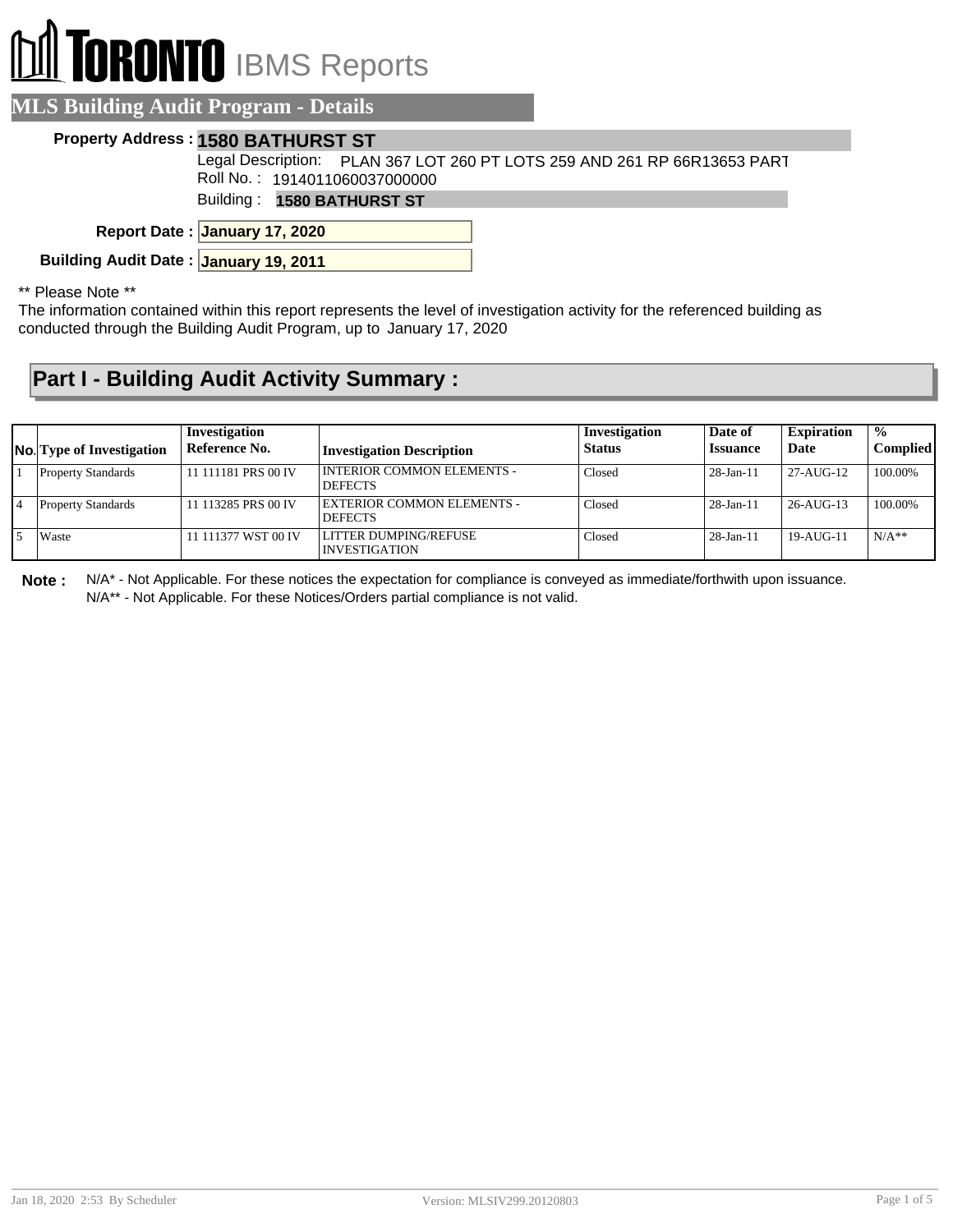## **Part II - Building Audit Details for Property Standards Orders :**

| 11 113285 PRS 00 IV EXTERIOR COMMON ELEMENTS -<br><b>Property Standards</b><br><b>Closed</b><br>l 28-Jan-11<br> 26-AUG-13<br>31-Jul-13<br>14 | Type of<br>No. Investigation | Investigation<br>Reference No. | <b>Investigation Description</b> | <b>Investigation Date of</b><br>⊦Status | <b>Issuance</b> | <b>Expiration</b><br><b>Date</b> | <b>Next Scheduled</b><br><b>Inspection Date</b> |
|----------------------------------------------------------------------------------------------------------------------------------------------|------------------------------|--------------------------------|----------------------------------|-----------------------------------------|-----------------|----------------------------------|-------------------------------------------------|
|                                                                                                                                              |                              |                                | <b>IDEFECTS</b>                  |                                         |                 |                                  |                                                 |

**0**

**16**

**No. of defects contained within the Order :**

**No. of defects that remain outstanding :**

|                | <b>Deficiency Details</b>                                                                                                                                                              |                             |               |
|----------------|----------------------------------------------------------------------------------------------------------------------------------------------------------------------------------------|-----------------------------|---------------|
| No.            | <b>Violation/Defect</b>                                                                                                                                                                | Location                    | <b>Status</b> |
| 1              | Exterior landing not maintained, NAMELY: ground floor porch.                                                                                                                           | <b>Exterior Of Building</b> | Closed        |
| $\overline{2}$ | Height of the guard for the exit stairs are less than 920 millimetres measured vertically to the top<br>of the guard from a line drawn through the outside edges of the stair nosings. | <b>Exterior Of Building</b> | Closed        |
| 3              | Guard has openings of a size that does not prevent the passsage of a sphere having a diameter<br>more than 100 millimetres                                                             | <b>Exterior Of Building</b> | Closed        |
| 4              | Required guard does not prevent the passsage of a spherical object having a diameter more than<br>100 millimetres                                                                      | <b>Exterior Of Building</b> | Closed        |
| 5              | Guard with a minimum height of 1,070 millimetres has not been provided at a balcony where the<br>difference in level is more than 600 millimetres                                      | <b>Exterior Of Building</b> | Closed        |
| 6              | Guard with a minimum height of 1,070 millimetres has not been provided at a balcony where the<br>difference in level is more than 600 millimetres                                      | <b>Exterior Of Building</b> | Closed        |
| $\overline{7}$ | Dwelling unit window that is capable of being opened has screen that is not maintained in good<br>repair and free from defects or missing components.                                  | <b>Exterior Of Building</b> | Closed        |
| 8              | Exterior window(s) with broken/cracked glass.                                                                                                                                          | <b>Exterior Of Building</b> | Closed        |
| 9              | The exterior walls and their components are not being maintained in good repair, NAMELY: brick<br>mortar loose and missing in sections.                                                | <b>Exterior Of Building</b> | Closed        |
| 10             | Equipment/attachment appurtenant to the building is not being maintained in good repair,<br>NAMELY: No cover on cable box.                                                             | <b>Exterior Of Building</b> | Closed        |
| 11             | The protective/decorative finish on the exterior surfaces is not being maintained in good repair,<br>NAMELY: paint is peeling on wooden frame finish, windows, doors.                  | <b>Exterior Of Building</b> | Closed        |
| 12             | Exterior steps, not maintained, NAMELY: ground level porch steps.                                                                                                                      | <b>Exterior Of Building</b> | Closed        |
| 13             | Height of the guard for the exit stairs are less than 1,070 millimetres around landings.                                                                                               | <b>Exterior Of Building</b> | Closed        |
| 14             | The exterior walls and their components are not being maintained in good repair, NAMELY:<br>window lintel is cracked.                                                                  | <b>Exterior Of Building</b> | Closed        |
| 15             | The exterior walls and their components are not being maintained in good repair, NAMELY: Bricks Exterior Of Building<br>and pardging are spalling.                                     |                             | Closed        |
| 16             | The exterior walls and their components are not being maintained in good repair, NAMELY:<br>Spalling brick on window sill.                                                             | <b>Exterior Of Building</b> | Closed        |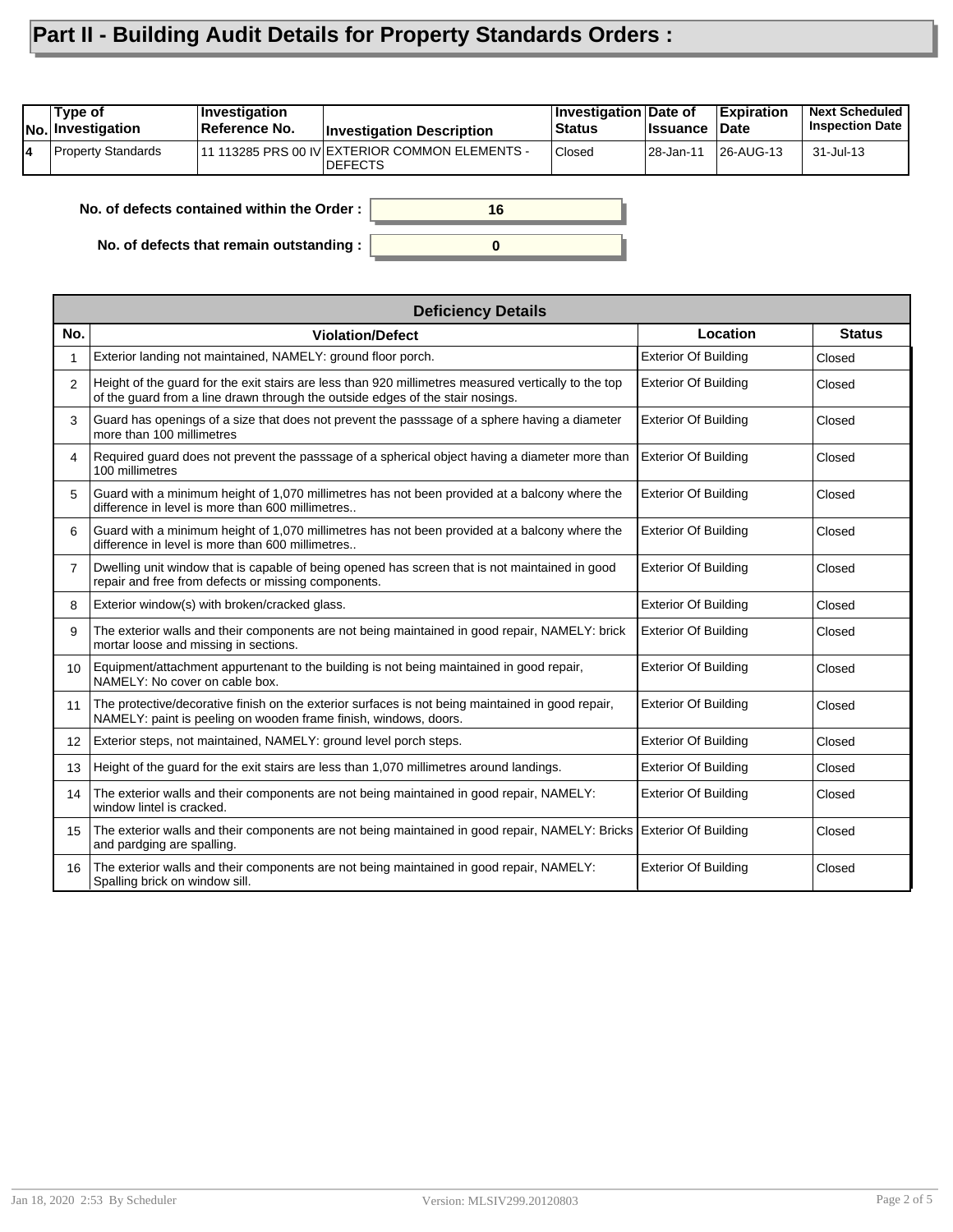| Type of<br>No. Investigation | <b>Investigation</b><br>⊺Reference No. | <b>Investigation Description</b>                                 | ∣Investigation Date of<br><b>Status</b> | <b>Issuance</b> | <b>Expiration</b><br><b>Date</b> | <b>Next Scheduled</b><br><b>Inspection Date</b> |
|------------------------------|----------------------------------------|------------------------------------------------------------------|-----------------------------------------|-----------------|----------------------------------|-------------------------------------------------|
| Property Standards           |                                        | 11 111181 PRS 00 IV INTERIOR COMMON ELEMENTS -<br><b>DEFECTS</b> | Closed                                  | 28-Jan-11       | 27-AUG-12                        | 30-Nov-11                                       |

| No. of defects contained within the Order: | 50 |
|--------------------------------------------|----|
|                                            |    |
| No. of defects that remain outstanding:    |    |

|                   | <b>Deficiency Details</b>                                                                                                                                                                                                                                                                                                                                                                                                                                                |                          |               |  |  |  |
|-------------------|--------------------------------------------------------------------------------------------------------------------------------------------------------------------------------------------------------------------------------------------------------------------------------------------------------------------------------------------------------------------------------------------------------------------------------------------------------------------------|--------------------------|---------------|--|--|--|
| No.               | <b>Violation/Defect</b>                                                                                                                                                                                                                                                                                                                                                                                                                                                  | Location                 | <b>Status</b> |  |  |  |
| 1                 | Wall(s) not maintained free of holes, cracks, damaged and deteriorated materials.                                                                                                                                                                                                                                                                                                                                                                                        | 1/F Entrance             | Closed        |  |  |  |
| $\overline{2}$    | Communication system identifies the tenant by unit number.                                                                                                                                                                                                                                                                                                                                                                                                               | 1/F Entrance             | Closed        |  |  |  |
| 3                 | An emergency contact sign is not posted and maintained in a prominent place in the front lobby or<br>entrance to the building. The sign shall indicate, in lettering not less than 12.7 millimetres in<br>height, the current name, address and telephone number of the owner, manager or other person<br>responsible for the property and the name and telephone number of the authorized person to<br>contact in the case of an emergency on a twenty-four-hour basis. | 1/F Entrance             | Closed        |  |  |  |
| 4                 | Handrail on one side of stair less than 1,100mm in width not provided.                                                                                                                                                                                                                                                                                                                                                                                                   | 1/F West Stairway        | Closed        |  |  |  |
| 5                 | Ceiling(s) constructed for the purpose of separation is not maintained in a good state of repair.                                                                                                                                                                                                                                                                                                                                                                        | 3/F to 4/F West Stairway | Closed        |  |  |  |
| 6                 | Exterior door not maintained in good repair. Namely: not closing properly and defective hardware.                                                                                                                                                                                                                                                                                                                                                                        | 4/F West Stairway        | Closed        |  |  |  |
| $\overline{7}$    | The treads and/or other appurtenant attachments and/or their supporting structural members are<br>not maintained in good repair.                                                                                                                                                                                                                                                                                                                                         | 4/F to Roof Stairway     | Closed        |  |  |  |
| 8                 | The lighting fixture is not protected from damage by the provision of wired glass or other suitable<br>means of protection.                                                                                                                                                                                                                                                                                                                                              | 4/F to Roof Stairway     | Closed        |  |  |  |
| 9                 | Handrail on one side of stair less than 1,100mm in width not provided.                                                                                                                                                                                                                                                                                                                                                                                                   | 4/F to Roof Stairway     | Closed        |  |  |  |
| 10                | Exit facility does not have a wall or a well-secured guard on each side. Namely: no guards on<br>stairs.                                                                                                                                                                                                                                                                                                                                                                 | Basement                 | Closed        |  |  |  |
| 11                | The lighting fixture is not protected from damage by the provision of wired glass or other suitable<br>means of protection.                                                                                                                                                                                                                                                                                                                                              | Basement                 | Closed        |  |  |  |
| $12 \overline{ }$ | The lighting fixture is not protected from damage by the provision of wired glass or other suitable<br>means of protection.                                                                                                                                                                                                                                                                                                                                              | <b>Basement</b>          | Closed        |  |  |  |
| 13                | The lighting fixture is not protected from damage by the provision of wired glass or other suitable<br>means of protection.                                                                                                                                                                                                                                                                                                                                              | Basement                 | Closed        |  |  |  |
| 14                | The lighting fixture is not protected from damage by the provision of wired glass or other suitable<br>means of protection.                                                                                                                                                                                                                                                                                                                                              | Basement                 | Closed        |  |  |  |
| 15                | The lighting fixture is not protected from damage by the provision of wired glass or other suitable<br>means of protection.                                                                                                                                                                                                                                                                                                                                              | Basement                 | Closed        |  |  |  |
| 16                | The lighting fixture is not protected from damage by the provision of wired glass or other suitable<br>means of protection.                                                                                                                                                                                                                                                                                                                                              | Basement                 | Closed        |  |  |  |
| 17                | Lighting in a storage room is provided at less than 50 lux.                                                                                                                                                                                                                                                                                                                                                                                                              | Basement                 | Closed        |  |  |  |
| 18                | Lighting in a service room is provided at less than 200 lux.                                                                                                                                                                                                                                                                                                                                                                                                             | Basement                 | Closed        |  |  |  |
| 19                | Lighting in a service room is provided at less than 200 lux.                                                                                                                                                                                                                                                                                                                                                                                                             | Basement                 | Closed        |  |  |  |
| 20                | Lighting in a service room is provided at less than 200 lux.                                                                                                                                                                                                                                                                                                                                                                                                             | Basement                 | Closed        |  |  |  |
| 21                | Lighting in a laundry room is provided at less than 200 lux.                                                                                                                                                                                                                                                                                                                                                                                                             | Basement                 | Closed        |  |  |  |
| 22                | The stairs and/or other appurtenant attachments and/or their supporting structural members are<br>not maintained in good repair.                                                                                                                                                                                                                                                                                                                                         | Basement                 | Closed        |  |  |  |
| 23                | Room not kept in a clean and sanitary condition and free from rubbish and debris.                                                                                                                                                                                                                                                                                                                                                                                        | Basement                 | Closed        |  |  |  |
| 24                | Area not kept in a clean and sanitary condition and free from rubbish and debris.                                                                                                                                                                                                                                                                                                                                                                                        | Basement                 | Closed        |  |  |  |
| 25                | Room not kept in a clean and sanitary condition and free from rubbish and debris.                                                                                                                                                                                                                                                                                                                                                                                        | Basement                 | Closed        |  |  |  |
| 26                | Floor and/or floor covering not kept in a clean and sanitary condition and free from rubbish and<br>debris.                                                                                                                                                                                                                                                                                                                                                              | Basement                 | Closed        |  |  |  |
| 27                | Floor and/or floor covering not kept in a clean and sanitary condition and free from rubbish and<br>debris.                                                                                                                                                                                                                                                                                                                                                              | Basement                 | Closed        |  |  |  |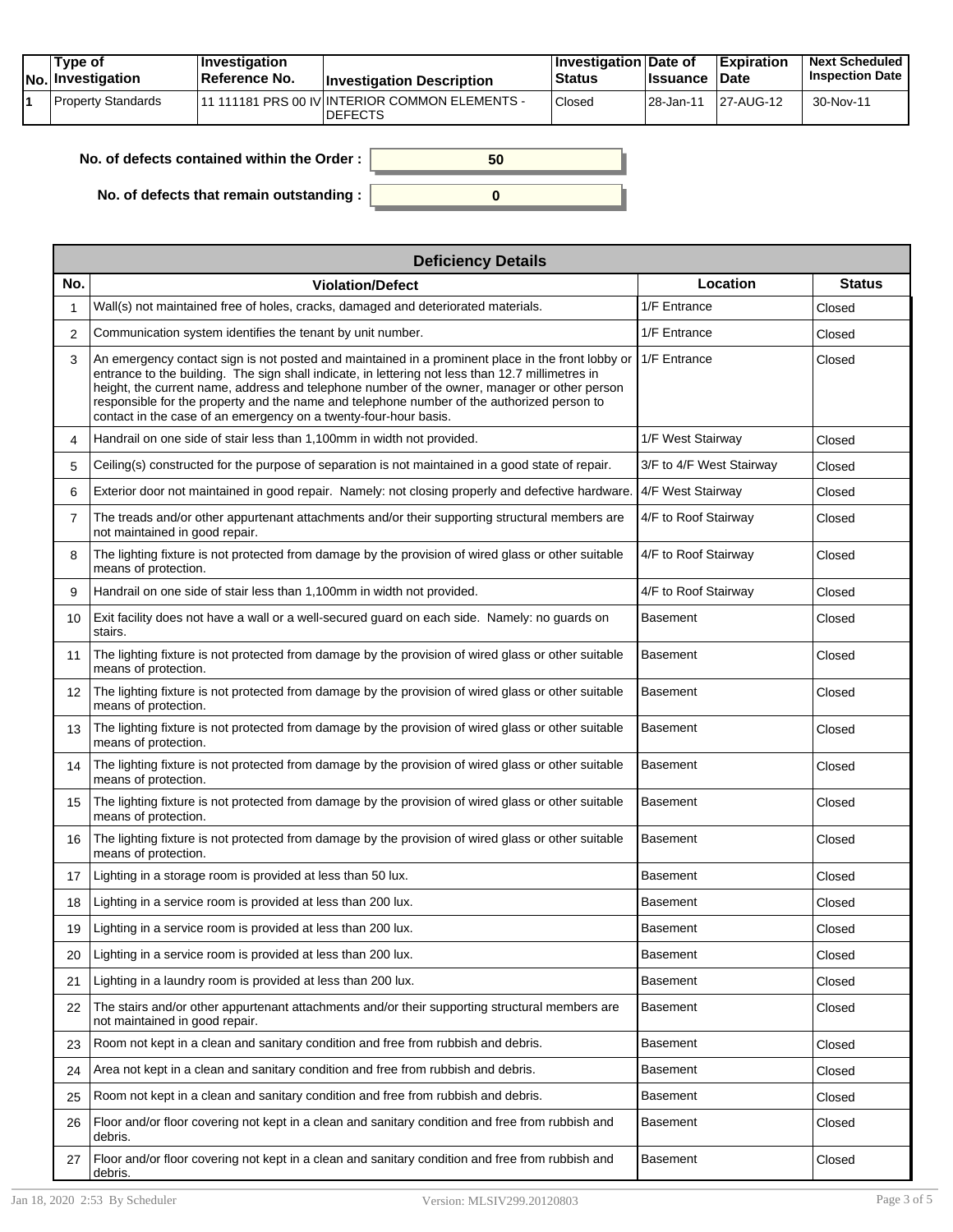| 28 | Room not kept in a clean and sanitary condition and free from rubbish and debris.                                                                                                                                             | <b>Basement</b>          | Closed |
|----|-------------------------------------------------------------------------------------------------------------------------------------------------------------------------------------------------------------------------------|--------------------------|--------|
| 29 | Ancillary room and the facilities, amenities and associated equipment is not maintained in good<br>repair. Namely: telephone box cover missing.                                                                               | <b>Basement</b>          | Closed |
| 30 | The property is not maintained and/or kept clean in accordance with the standards. Namely:<br>improper storage and retention of materials.                                                                                    | Basement                 | Closed |
| 31 | The electrical fixtures are not maintained in good working order. Namely: lighting fixture not<br>secured.                                                                                                                    | Basement                 | Closed |
| 32 | The electrical connections are not maintained in good working order. Namely: wiring not secured.                                                                                                                              | <b>Basement</b>          | Closed |
| 33 | Immediate action has not been taken to eliminate an unsafe condition. Namely: removal of cloth<br>line.                                                                                                                       | <b>Basement</b>          | Closed |
| 34 | The trapped floor drain is not screened with a metal grill or other suitable material so as to<br>effectively exclude rodents.                                                                                                | Basement                 | Closed |
| 35 | Wall(s) not maintained free of holes, cracks, damaged and deteriorated materials.                                                                                                                                             | <b>Basement</b>          | Closed |
| 36 | Exterior window(s) with broken/cracked glass.                                                                                                                                                                                 | <b>Basement</b>          | Closed |
| 37 | The electrical connections are not maintained in a safe and complete condition. Namely: wiring<br>not terminated properly.                                                                                                    | Basement Hallway         | Closed |
| 38 | The stairs and/or other appurtenant attachments and/or their supporting structural members are<br>not maintained in good repair. Namely: steps not secured and nosings defective.                                             | Basement to 1/F Stairway | Closed |
| 39 | The stairs and/or other appurtenant attachments and/or their supporting structural members are<br>not maintained in a safe condition. Namely: open risers have openings more than 100<br>millimetres.                         | Basement to 1/F Stairway | Closed |
| 40 | Height of the quard for the exit stairs are less than 920 millimetres measured vertically to the top<br>of the guard from a line drawn through the outside edges of the stair nosings.                                        | Basement to 1/F Stairway | Closed |
| 41 | Required guard does not prevent the passsage of a sphere having a diameter more than 100<br>millimetres.                                                                                                                      | Basement to 1/F Stairway | Closed |
| 42 | Height of the guard for the exit stairs are less than 1,070 millimetres around landings.                                                                                                                                      | East Stairway            | Closed |
| 43 | Height of the quard for the exit stairs are less than 920 millimetres measured vertically to the top<br>of the quard from a line drawn through the outside edges of the stair nosings.                                        | East Stairway            | Closed |
| 44 | A window in a stairway that extends to less than 1,070 millimetres above the landing is protected<br>by a guard that is less than 1,070 millimetres high measured to the top of the guard from the<br>surface of the landing. | East Stairway            | Closed |
| 45 | The property is not maintained and/or kept clean in accordance with the standards. Namely:<br>accumulation of rubbish, refuse and/or other debris.                                                                            | Roof                     | Closed |
| 46 | The floor and every appurtenance, surface cover and finish is not reasonably smooth and level<br>and not in good repair.                                                                                                      | Stairway                 | Closed |
| 47 | Floor and/or floor covering not kept in a clean and sanitary condition                                                                                                                                                        | Stairway                 | Closed |
| 48 | Exit, public corridor or corridor is not equipped to provide illumination to an average level of not<br>less than 50 lux at floor or tread level.                                                                             | Stairway                 | Closed |
| 49 | Height of the guard for the exit stairs are less than 1,070 millimetres around landings.                                                                                                                                      | West Stairway            | Closed |
| 50 | Handrail not continuous throughout length of stairway.                                                                                                                                                                        | West Stairway            | Closed |
|    |                                                                                                                                                                                                                               |                          |        |